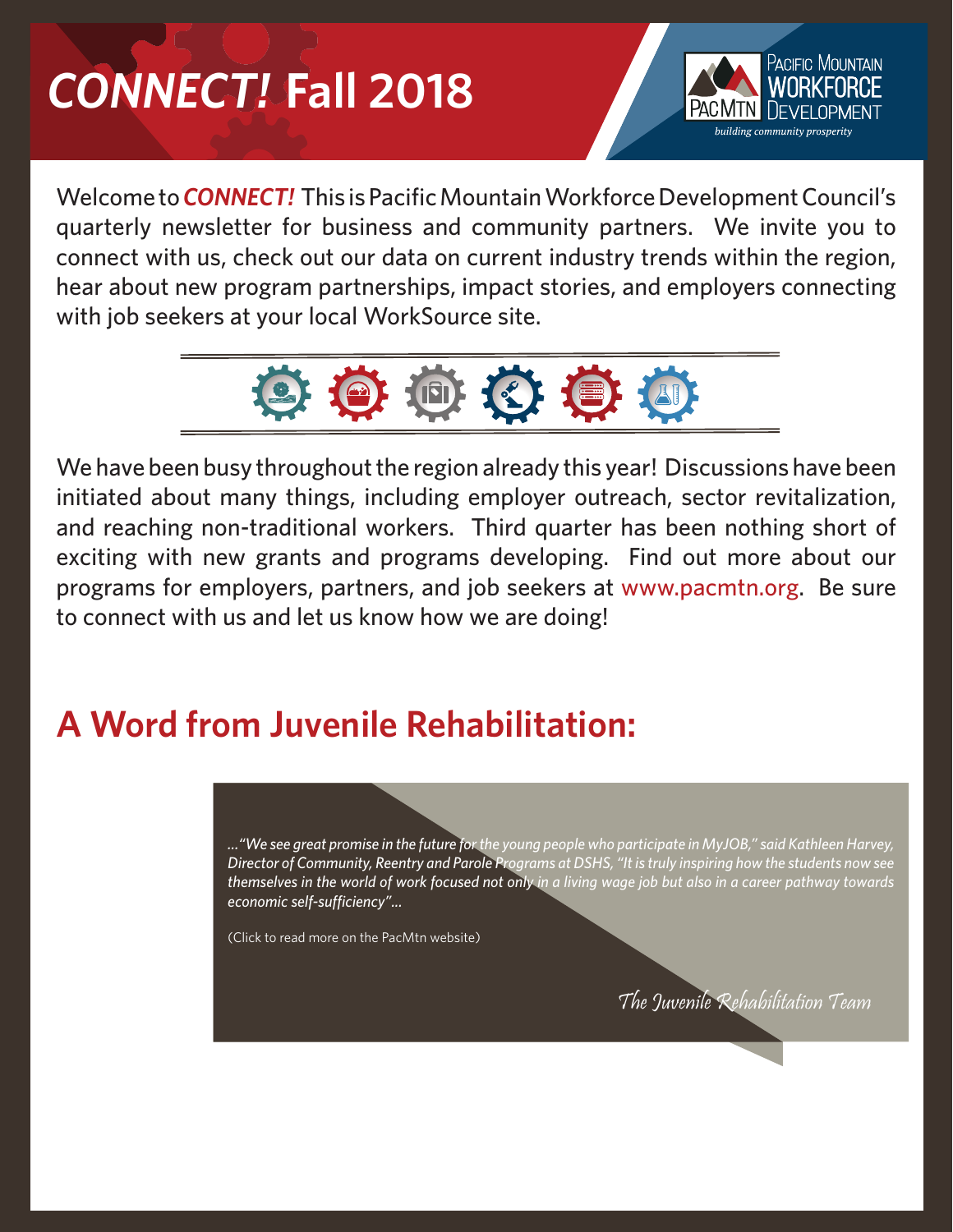



Visit **PacMtn.org** to learn more.

**2014 2015 2016 2017**

Total Employment, Unemployment Rate, New Unemployment Claims data: **PMWDC analysis of Washington Employment Security Department data** Average Weekly Wage data: **PMWDC analysis of Quarterly Census of Employment and Wages data—U.S. Bureau of Labor Statistics**